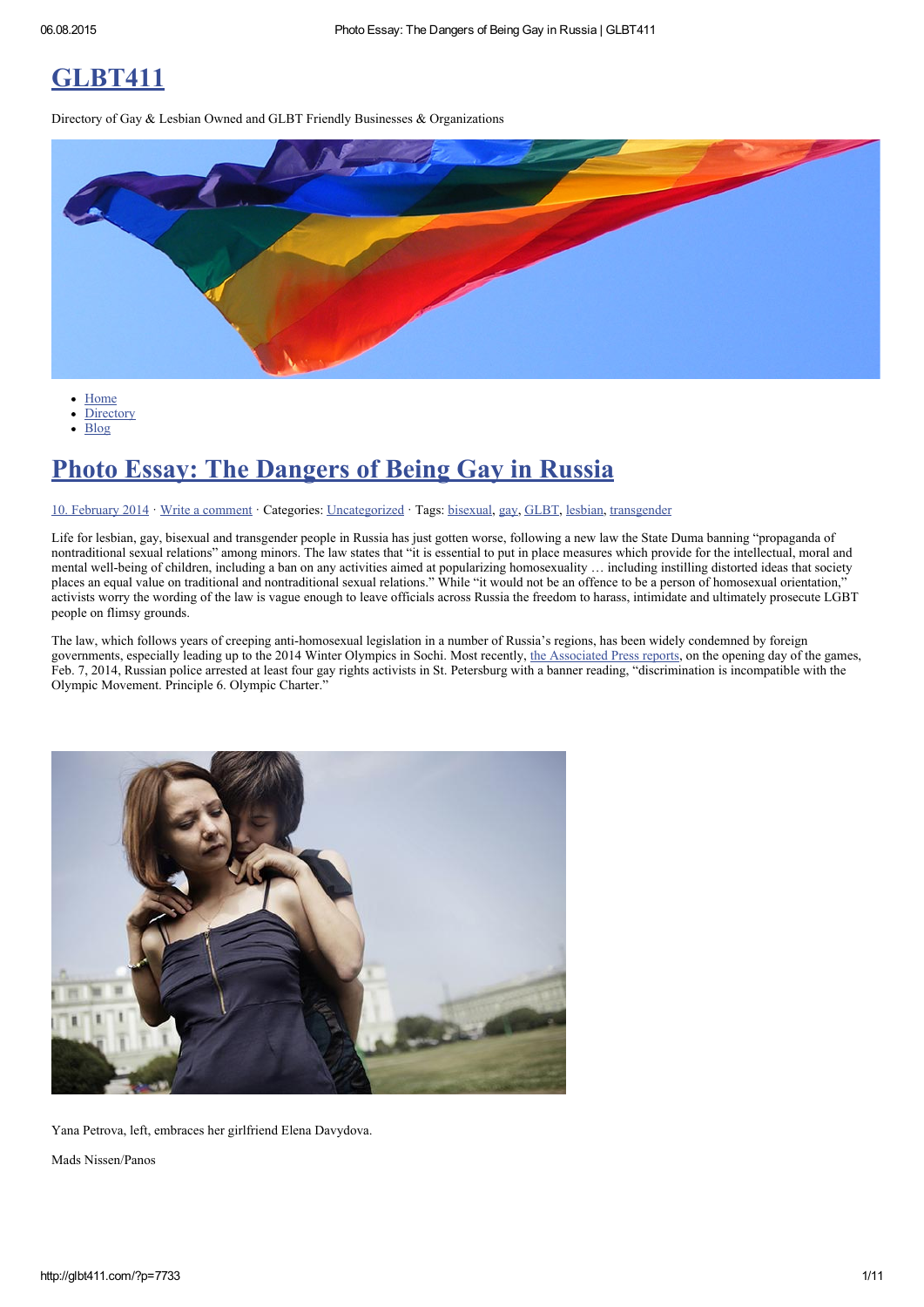

Police arrest a man during a gay pride rally, June 29, 2013. The rally was opposed by about 250 anti-gay protesters some of whom violently assaulted the demonstrators.

Mads Nissen/Panos



Ultra-nationalists, wearing cossack style hats and holding whips, shout abuse at participants taking part in a gay pride rally, June 29, 2013. The protest late turned violent. Mads Nissen/Panos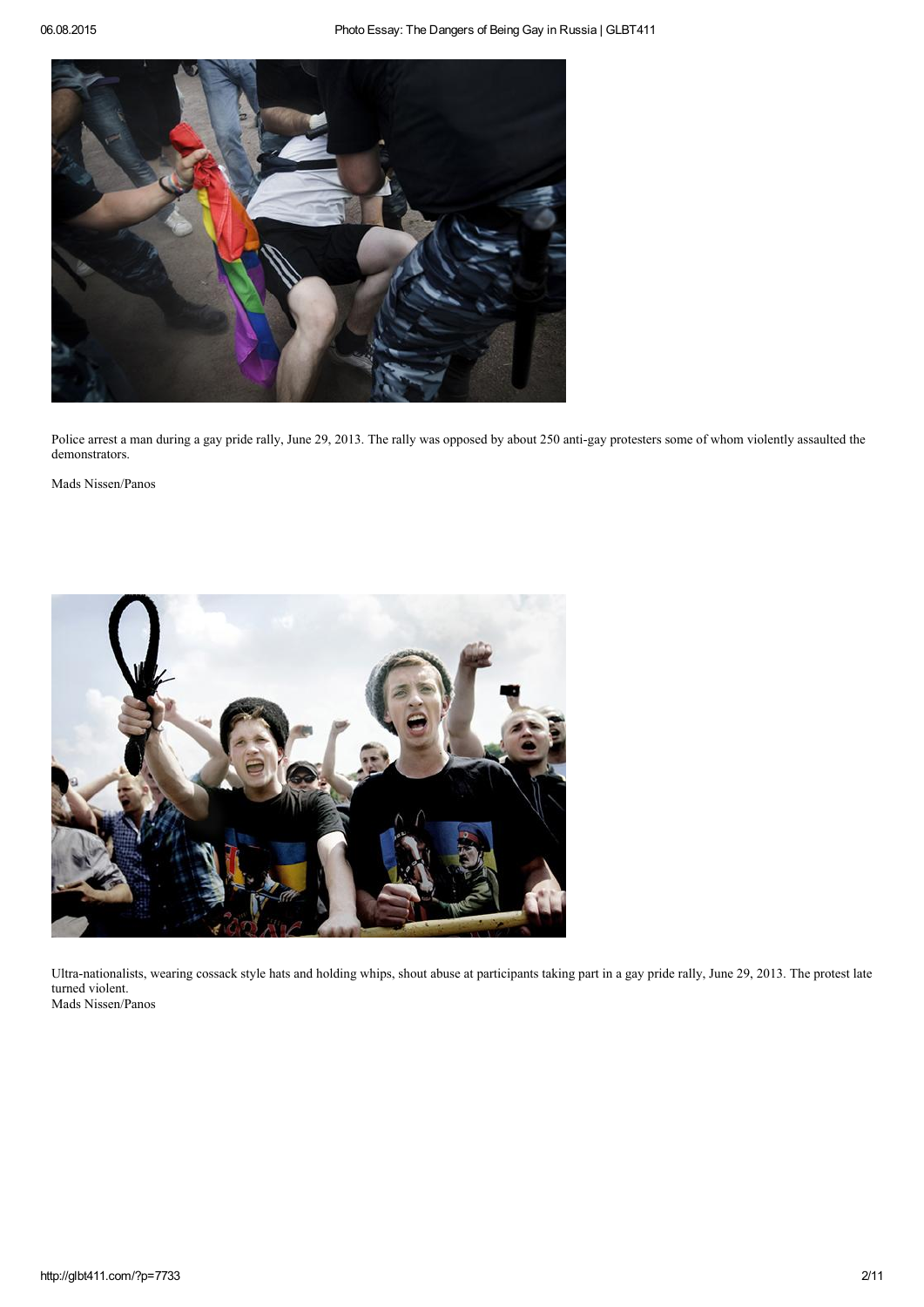

Dmitry Chizhevskiy, 27, had his left eye destroyed by in a homophobic attack on Nov. 3, 2013, when three armed men entered a private meeting for homosexuals in St. Petersburg. The attackers hit people with baseball bats, and Dmitry was shot in his left eye with an air gun. The perpetrators have not been found.

Mads Nissen/Panos



From left, Artyom Buriy, 24, Filipp Razinskiy, 16 and Vitaliy Tsimodanov, 20, all members of "Occupy Pedophilia," a militantly homophobic group that specializes in hunting and filming violent attacks on suspected gays and pedophiles. The group believes that gays and pedophiles are almost equally immoral and that most gays are pedophiles.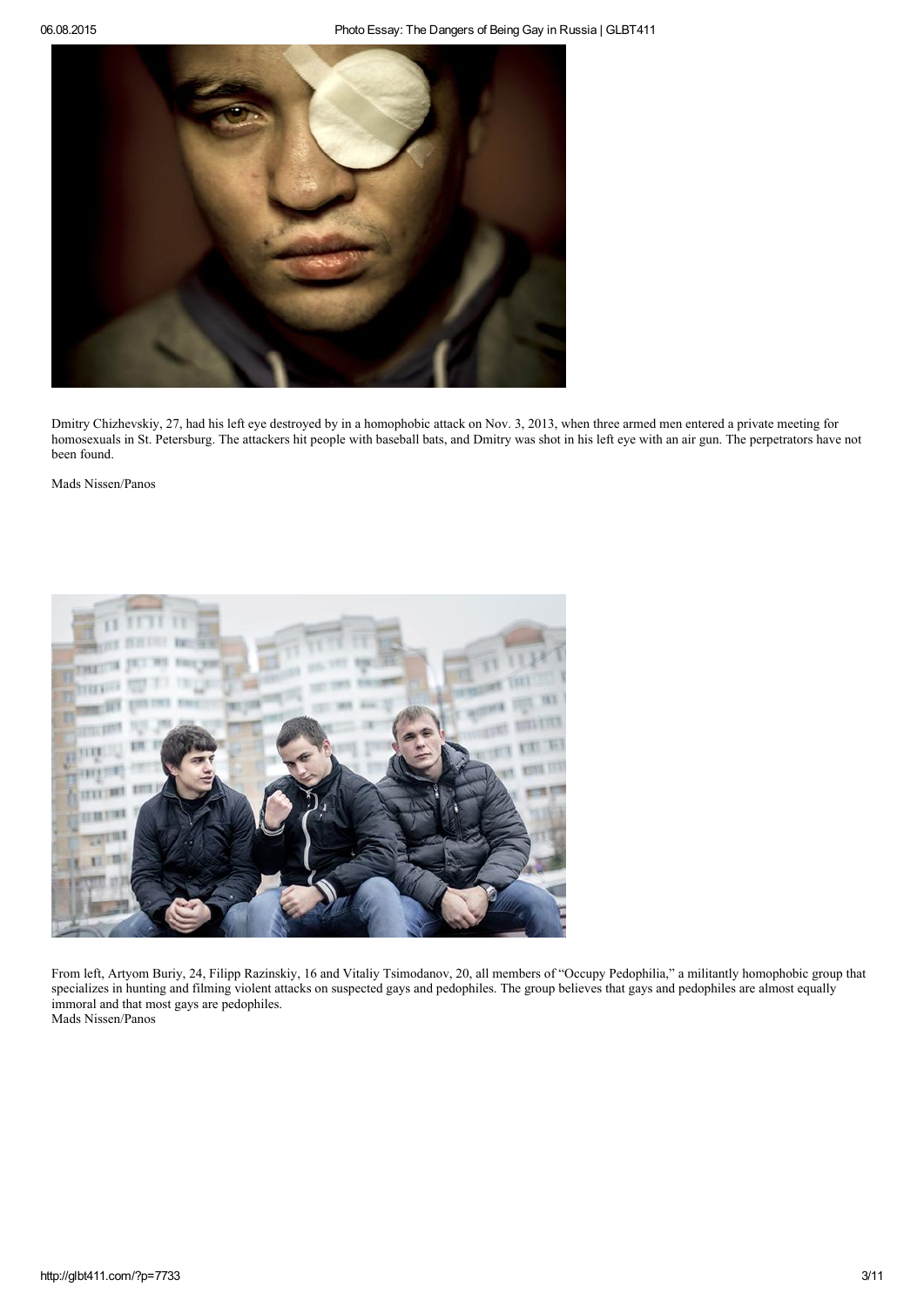

In a still from a video made by members of "Occupy Pedophilia." On a popular online TV-show, victims are tricked into false dates, where a band of armed ultra-nationalists are lying in wait. The victim is sexually humiliated and tortured, while everything is filmed, posted publicly, and shared online. According to the group more than 70 videos have been made so far.

Mads Nissen/Panos



A priest from the Russian Orthodox Church smiles with his wife, left, as a one of the gay-activists was hit by an egg at a rally in St. Petersburg.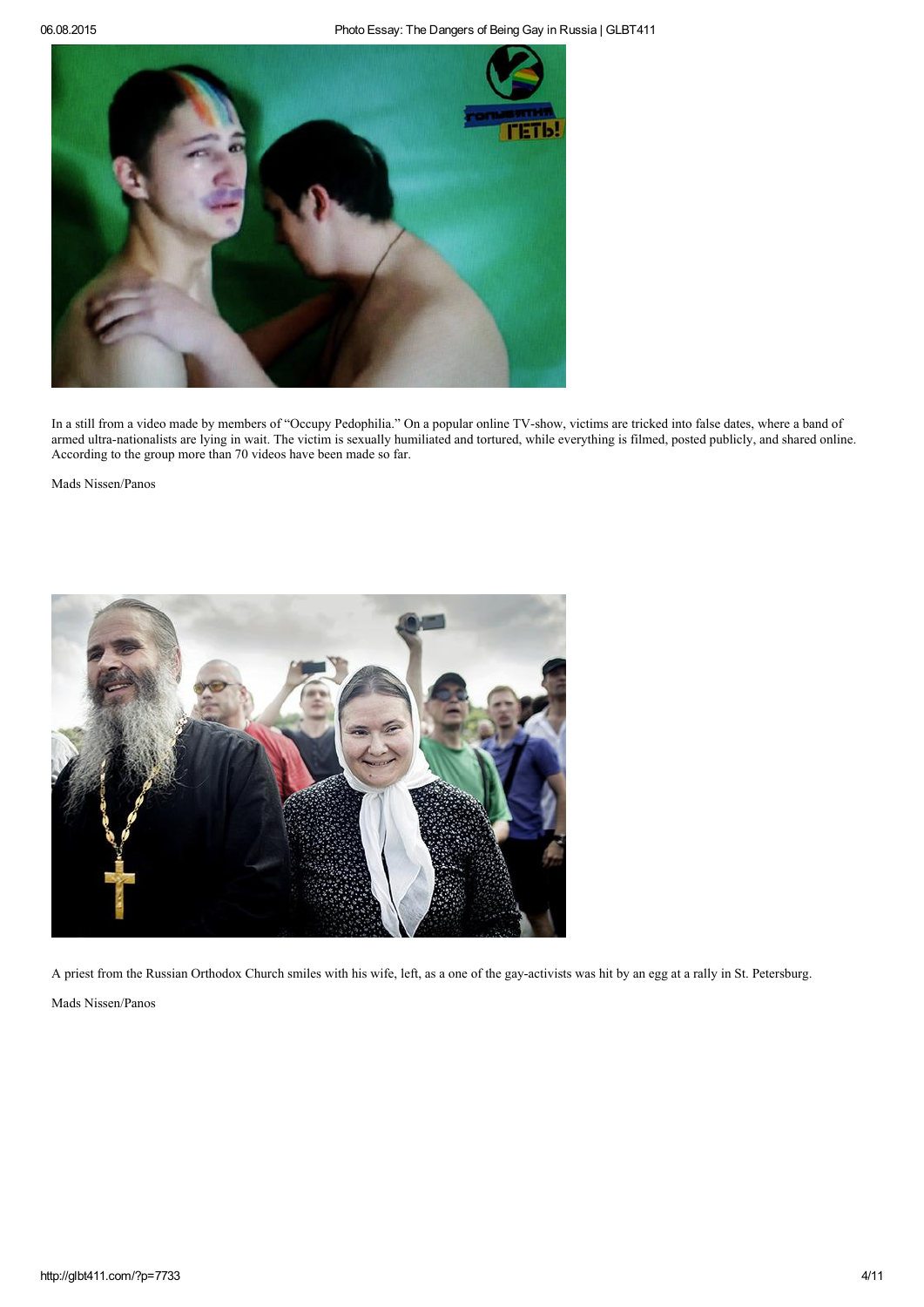06.08.2015 Photo Essay: The Dangers of Being Gay in Russia | GLBT411



LGBT activists at a gay-pride rally in central St. Petersburg. The rally was attacked by anti-gay ultra-nationalists and the activist were arrested by the police.

Mads Nissen/Panos



Sergei Starov, 22, is a masters student at the Law School in St. Petersburg. One of his professors left homophobic comments on social media directed at Sergei. Like many other students who are LGBT, Sergei Starov fears that his sexual orientation might have negative consequences on his exams, student life and later on his job prospects.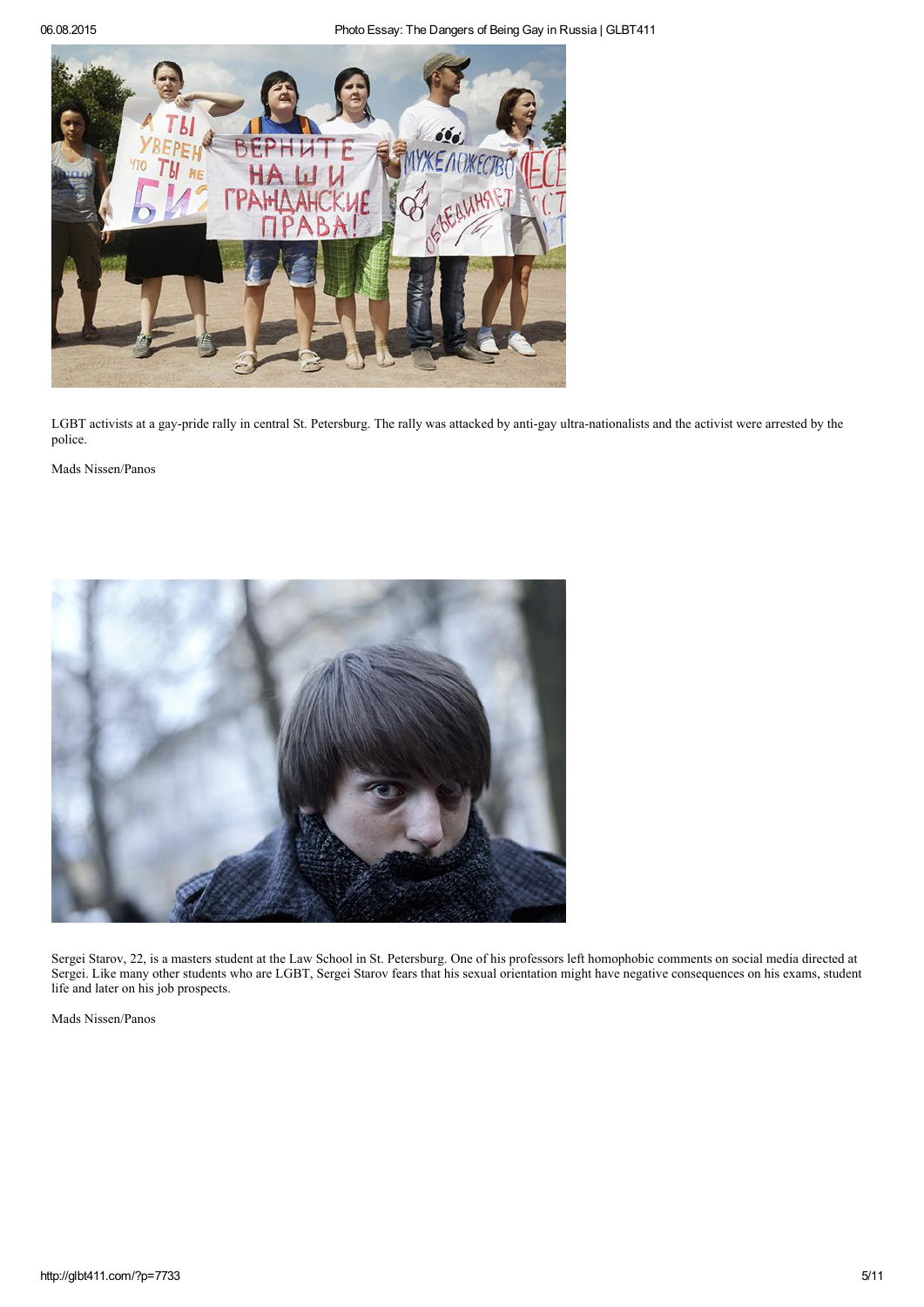

A group of gay and lesbian friends and partners, all LGBT activists, relax together. From left, Yana Petrova, Pavel Lebedev, Elena Davydova, Elena Yakovleva, Ilmira Shayhraznova, and Kirill Kalugin. Mads Nissen/Panos



Three friends in St. Petersburg. Mads Nissen/Panos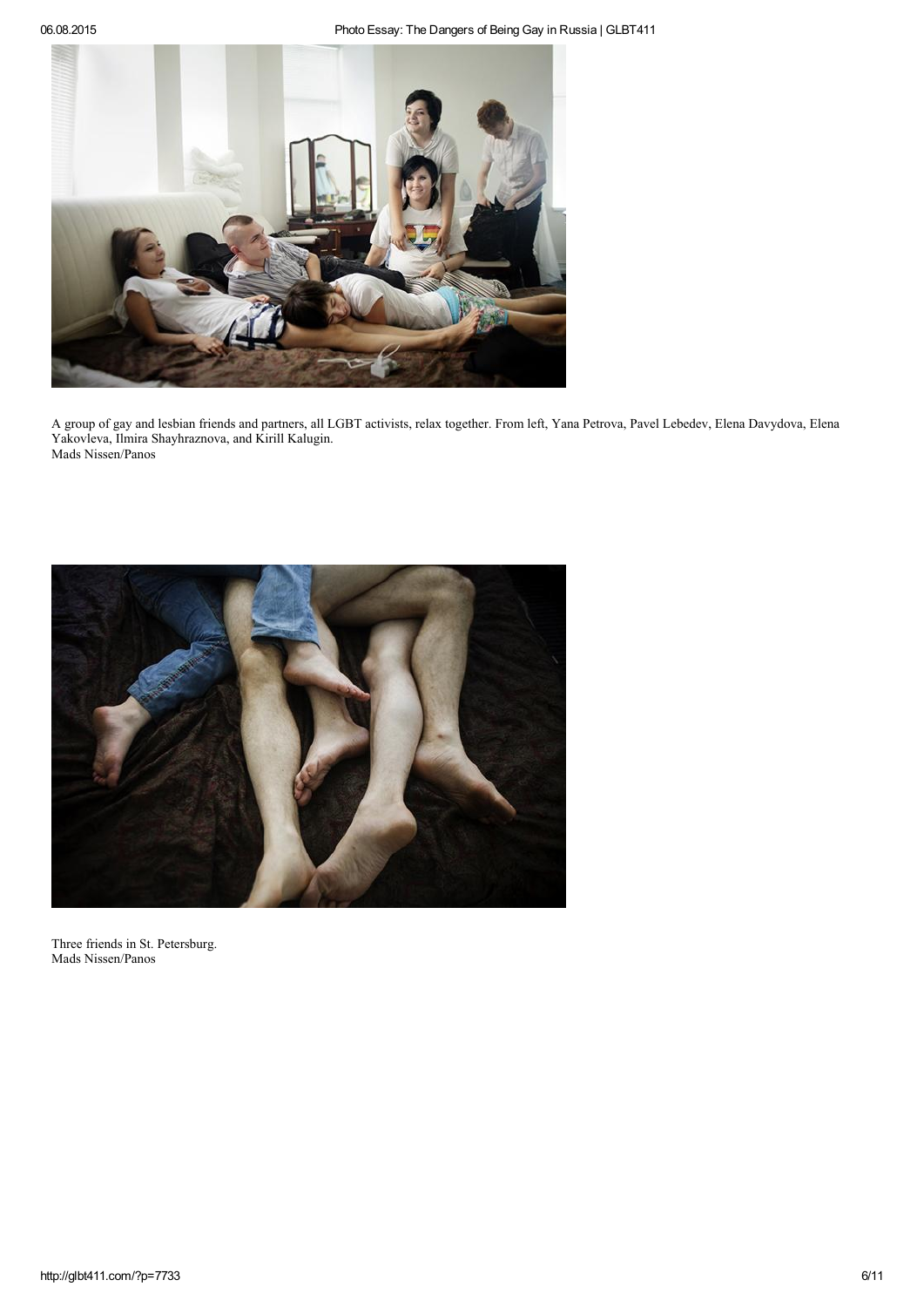#### 06.08.2015 Photo Essay: The Dangers of Being Gay in Russia | GLBT411



Ekaterina Alekseeva, 21, appears in court after being arrested at a gay pride rally, June 29, 2013. The rally was declared illegal under the law banning "propaganda for non-traditional sexual relations." The so called "anti-gay" law was introduced locally in St. Petersburg in 2012, but the day before this picture was taken President Putin added his signature to put the the law in effect nationwide.

Mads Nissen/Panos



Pavel Lebedev, 23, left, walks hand-in-hand with his boyfriend, Kirill Kalugin, through the streets of St. Petersburg. Pavel says that he has been violently attacked six times in the last year. In spite of the danger, he insists he has the right to be open about his sexuality, and to choose who he loves.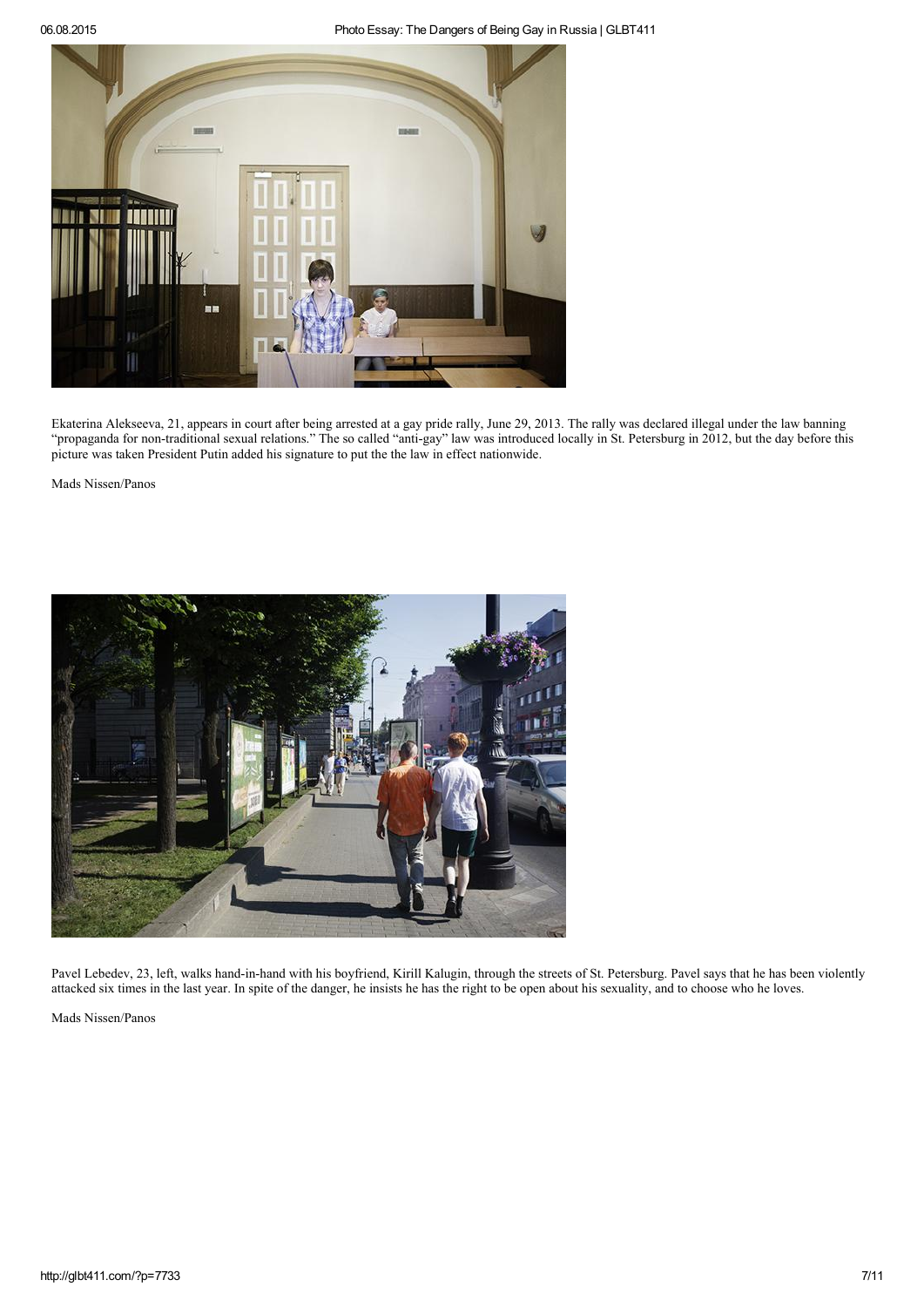

Yaroslav Yevtushenko, left, embraces his boyfriend, Dmitry Chunosov, at St. Petersburg's registry office where the couple, as an act of protest, attempts to officially register their marriage. As gay marriage is not acknowledged in Russia their submission was promptly rejected by the authorities.

Mads Nissen/Panos



Lesbian couple Lada, 33, right, and Irina, 31, play with balloons at home with their three children. Some religious and conservative groups within Russia advocate the forced removal of children from all LGBT families. With increasing violent, verbal and legal attacks on LGBT-rights the lesbian couple says they don't feel safe, and they have considered leaving the country. Mads Nissen/Panos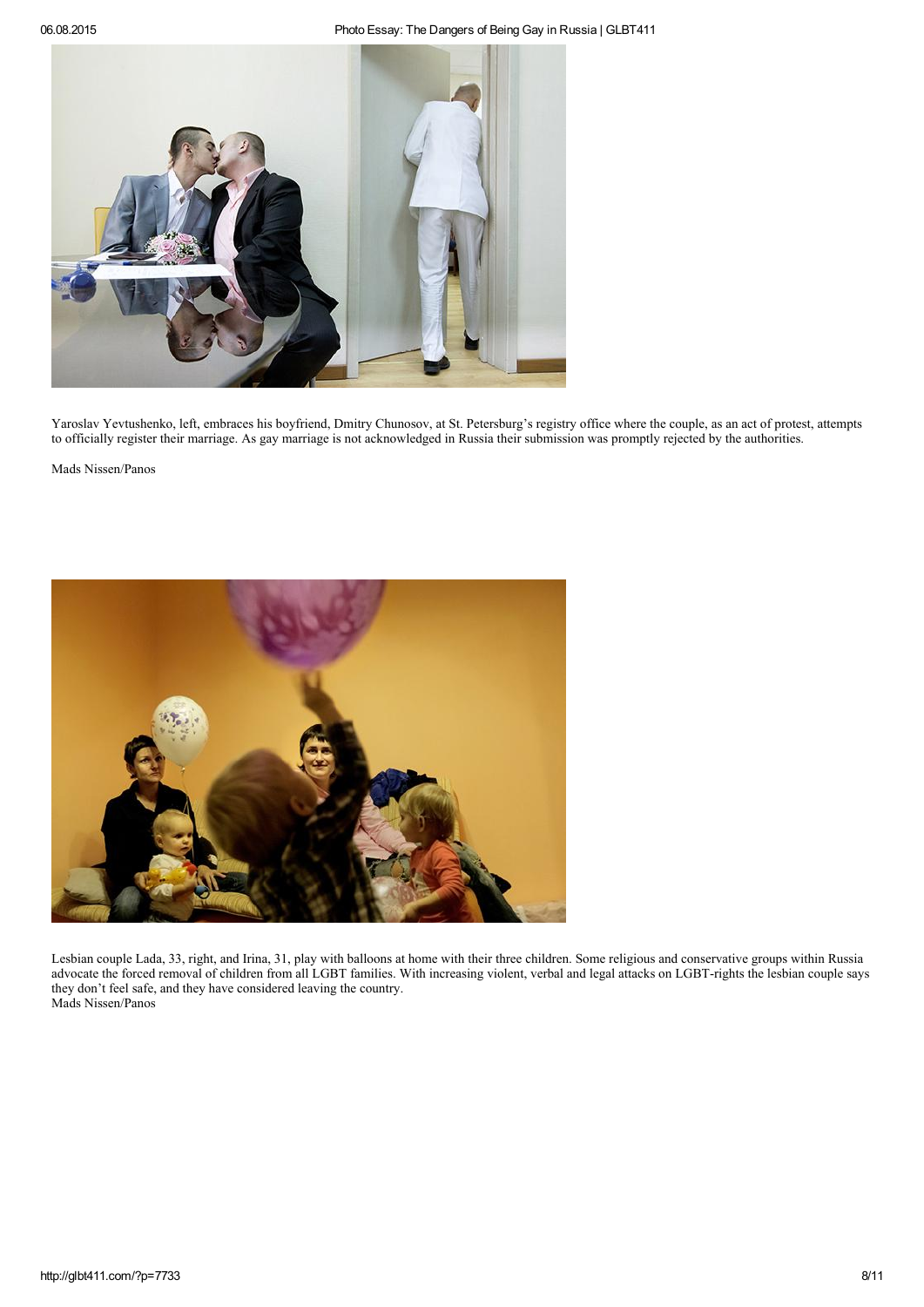

Polina Popova, 25, with her pregnant girlfriend Irina Zinovieva, 37, who is 8 months pregnant. The lesbian couple, who both work in team building, have been together for 4 years and are expecting a baby. The donor is a gay friend.

Mads Nissen/Panos



27-year-old Ruslan, a ballet dancer at The Academy of Russian Ballet, smokes a cigarette at the Central Station, an LGBT nightclub in central St. Petersburg. He was was married to a woman for five years but came out after he was divorced.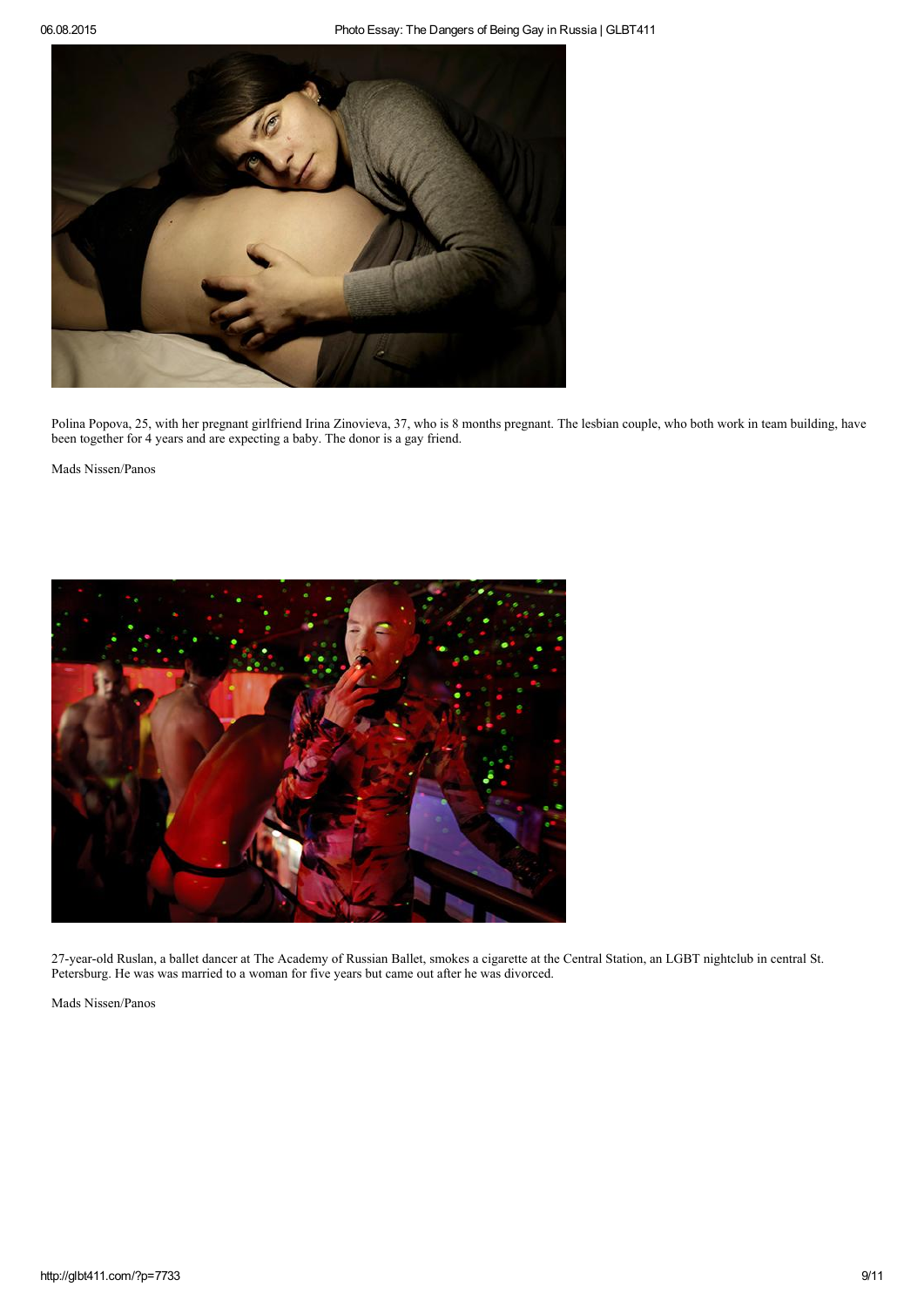

Yana Petrova, right, embraces her girlfriend Elena Davydova. Mads Nissen/Panos



Pavel Lebedev, 23, right, with his boyfriend, Kirill Kalugin. Pavel hold his boyfriend's hand in public – something most Russian LGBT's don't dare. Mads Nissen/Panos

The penalties for transgressing this law are harsh. For Russians it could mean fines of up to \$150, for officials up to \$1,500 and for organizations engaging in "propaganda" of this sort could carry fines up to \$30,000. Engaging in these activities on the Internet, however loosely defined, carries significantly harsher fines. For foreigners the penalties are no less harsh, carrying a 15 day prison sentence and/or deportation from the country. What actually constitutes 'propaganda of nontraditional sexual relations' among minors, however, has left many in the dark.

View more work by Mads Nissen [here.](http://www.madsnissen.com/)

Article source: http://www.newsweek.com/being-gay-russia-just-got-harder-228592

### <span id="page-9-0"></span>Leave a Reply

Your email address will not be published. Required fields are marked \*

| $\tan e$ * |  |
|------------|--|
| Email *    |  |